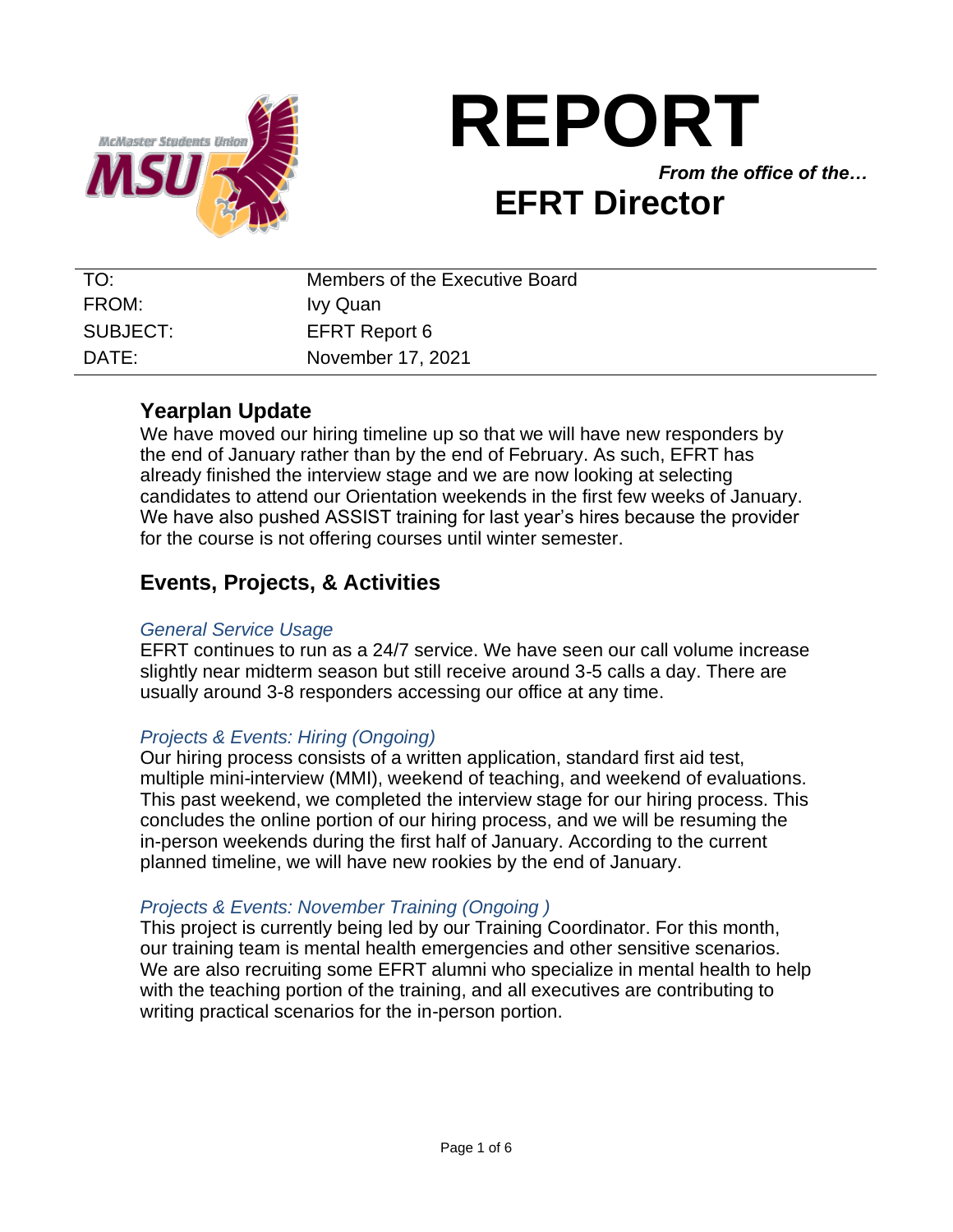#### *Projects & Events: Standard First Aid SFA and Emergency Medical Responder EMR Instructors (Ongoing )*

Earlier this month, all to-be SFA and EMR instructors completed their Fundamentals of Instruction course. In a couple of weekends, the SFA instructors will undergo their discipline-specific training. Although the disciplinespecific training for EMR instructors is still TBD. All instructors are projected to complete training by the beginning of January in preparation for the arrival of our new hires. So, we are projected to have more SFA/CPR courses up and running near the beginning of winter semester.

# *Projects & Events: Holiday Party (Upcoming )*

This project is led by our Internal Coordinator and involves the help of the executive team. The holiday party is a longstanding EFRT tradition that involves dinner, and secret santa gift exchange, and other activities. It is a core bonding moment across the entire team and is something that responders look forward to. The executives are beginning to plan this event while keeping COVID precautions in mind.

# **Outreach & Promotions**

#### *Summary*

Since my last EB report, we shared a post promoting the first aid course we ran. We then reshared the pre-existing posts about our applications. We also recently received responder headshots and full team photos, so we will be looking to share those on our social media platforms soon to introduce our rookies.

#### *Promotional Materials*

Please see EFRT EB Report 5 for the hiring process promotional materials.

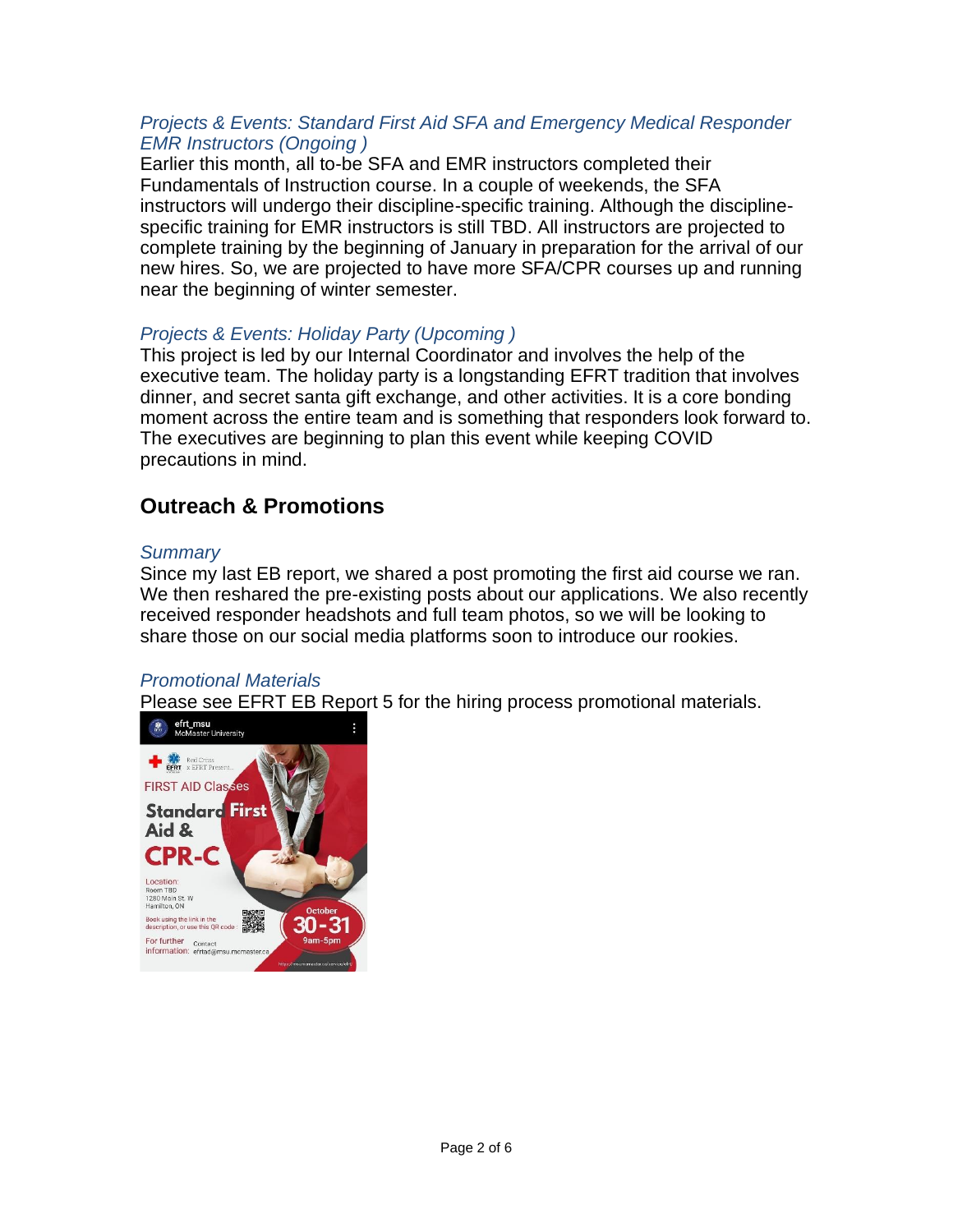### *Social Media Engagement since the Previous Report*



# **Finances**

# *Budget Summary*

| <b>Account Code</b> | <b>Item</b>                                 | Cost          |         |
|---------------------|---------------------------------------------|---------------|---------|
| 5003-0107           | <b>EFRT - OFFICE SUPPLIES</b>               | $\mathcal{S}$ | 600     |
|                     | Batteries, frisbee, swifer pads, paper bags | \$97.32       |         |
|                     | <b>Total Spent in Line</b>                  | $\mathcal{S}$ | 97.32   |
|                     | Remaining in Line                           | \$            | 502.68  |
|                     |                                             |               |         |
| 5315-0107           | <b>EFRT - TEAM SUPPLIES</b>                 | \$            | 10,000  |
|                     | Humanities scheduling software fee          | \$1,116.00    |         |
|                     | Wildmedkits equipment order                 | \$4,097.21    |         |
|                     | Pharmacy Aug 25                             | \$1,422.63    |         |
|                     | <b>AED Battery</b>                          | \$339         |         |
|                     | Small gloves                                | \$222.89      |         |
|                     | Cleaning wipes                              | \$225.99      |         |
|                     | <b>Total Spent in Line</b>                  | $\mathcal{S}$ | 7702.76 |
|                     | Remaining in Line                           | \$            | 2297.24 |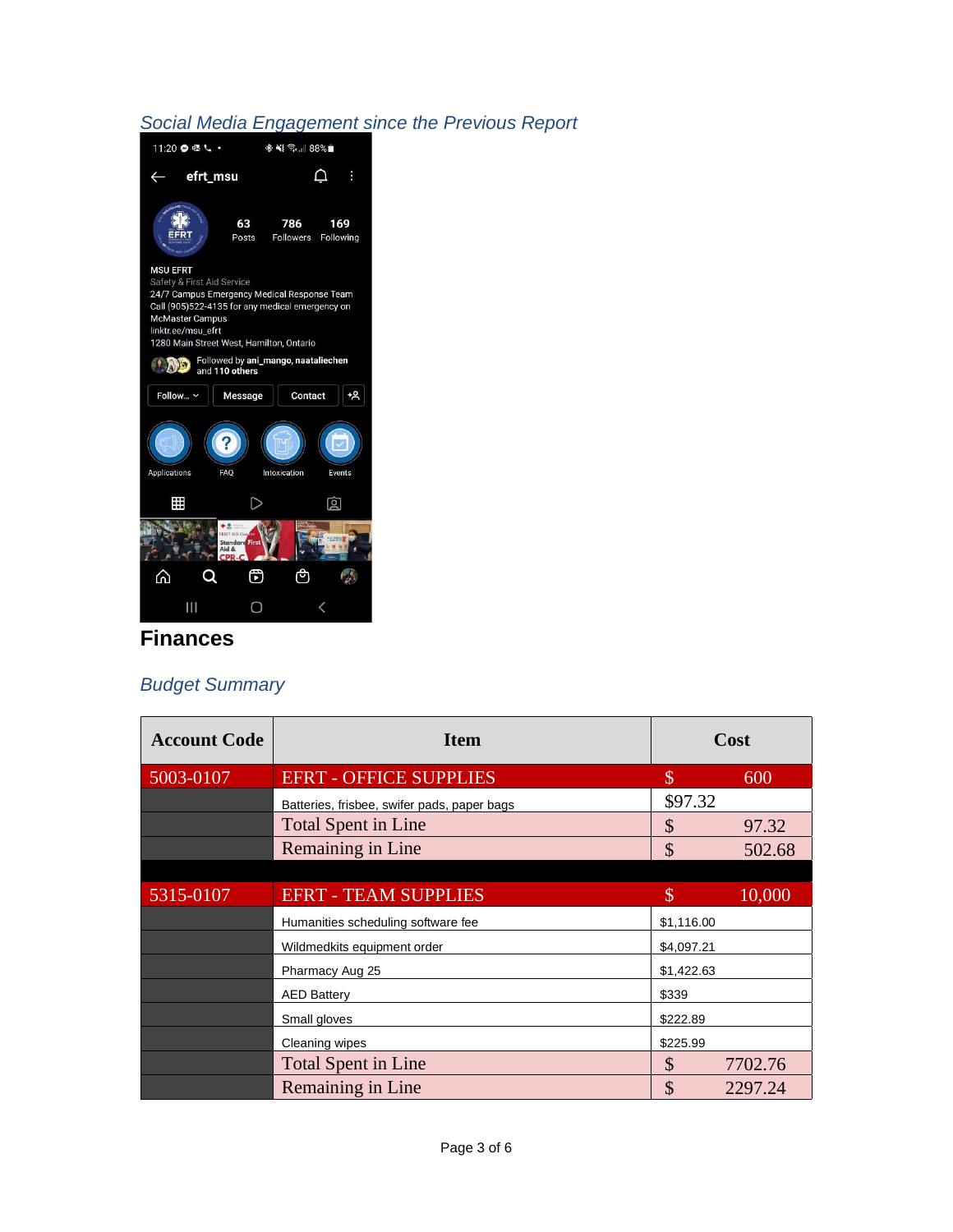| 5501-0107 | <b>EFRT - REPAIRS &amp; MTCE</b>                                                                                         | $\boldsymbol{\mathcal{S}}$ | 1,0000                 |  |
|-----------|--------------------------------------------------------------------------------------------------------------------------|----------------------------|------------------------|--|
|           | Big bike repiar for 3 main bikes                                                                                         | \$415.69                   |                        |  |
|           | <b>Total Spent in Line</b>                                                                                               | $\boldsymbol{\mathsf{\$}}$ | 415.69                 |  |
|           | Remaining in Line                                                                                                        | $\overline{\mathbb{S}}$    | 584.31                 |  |
|           |                                                                                                                          |                            |                        |  |
| 5715-0107 | EFRT - RENT EXPENSE - EQUIPMENT                                                                                          | $\mathcal{S}$              | 600                    |  |
|           |                                                                                                                          |                            |                        |  |
|           | <b>Total Spent in Line</b>                                                                                               | \$                         |                        |  |
|           | Remaining in Line                                                                                                        | $\mathcal{S}$              | 600                    |  |
|           |                                                                                                                          |                            |                        |  |
|           |                                                                                                                          |                            |                        |  |
| 6201-0107 | <b>EFRT - CONFERENCE EXPENSES</b>                                                                                        | $\$\$                      | 3,500                  |  |
|           | <b>ACERT Membership</b>                                                                                                  | \$100.00                   |                        |  |
|           | <b>Total Spent in Line</b>                                                                                               | $\boldsymbol{\mathsf{S}}$  | 100                    |  |
|           | Remaining in Line                                                                                                        | \$                         | 3,400                  |  |
|           |                                                                                                                          |                            |                        |  |
|           | <b>EFRT - MAC SUMMER FUNDING</b>                                                                                         |                            |                        |  |
| 6300-0107 | <b>EXPENSES</b>                                                                                                          | $\mathcal{S}$              | 4,000                  |  |
|           | 2000 Surgical Masks                                                                                                      | \$238.74                   |                        |  |
|           | D2DPPE order (alcohol wipes, gowns, medium gloves)<br>Fisher Scientific order (S/L gloves, hand sanitizer, goggles, face |                            | \$1,141.26<br>\$835.92 |  |
|           | shields)                                                                                                                 |                            |                        |  |
|           | eGrimes order (N95 1870+)                                                                                                | \$748.37                   |                        |  |
|           | Thankyou cards and calbe ties                                                                                            | \$25.40                    |                        |  |
|           | UberEats exec retraining alumni gifts                                                                                    |                            | \$100.00               |  |
|           | UberEats full team retraining alumni gifts                                                                               | \$375.00                   |                        |  |
|           | Sharpies, paper bags, watches, swiffer                                                                                   |                            |                        |  |
|           | Clipboards                                                                                                               | \$23.70                    |                        |  |
|           | <b>Total Spent in Line</b>                                                                                               | $\boldsymbol{\$}$          | 3,574.17               |  |
|           | Remaining in Line                                                                                                        | \$                         | 425.83                 |  |
|           |                                                                                                                          |                            |                        |  |
| 6415-0107 | <b>EFRT - RECOGNITION AWARDS</b><br>Last year's team appreciation gifts                                                  | $\$\$                      | 3,000                  |  |
|           |                                                                                                                          | \$1,139.04                 |                        |  |
|           | <b>Total Spent in Line</b>                                                                                               | \$                         | 1,139.04               |  |
|           | Remaining in Line                                                                                                        | $\mathcal{S}$              | 1,860.96               |  |
| 6501-0107 | EFRT - ADV. & PROMO.                                                                                                     | $\$\$                      | 3,500                  |  |
|           | <b>EFRT Pens</b>                                                                                                         |                            |                        |  |
|           | EFRT Back to Call Promo Package (Underground)                                                                            | \$1,121.61<br>\$300.00     |                        |  |
|           | UberEats giftcards giveaway                                                                                              | \$50.00                    |                        |  |
|           | EFRT Pens round 2                                                                                                        | \$189.15                   |                        |  |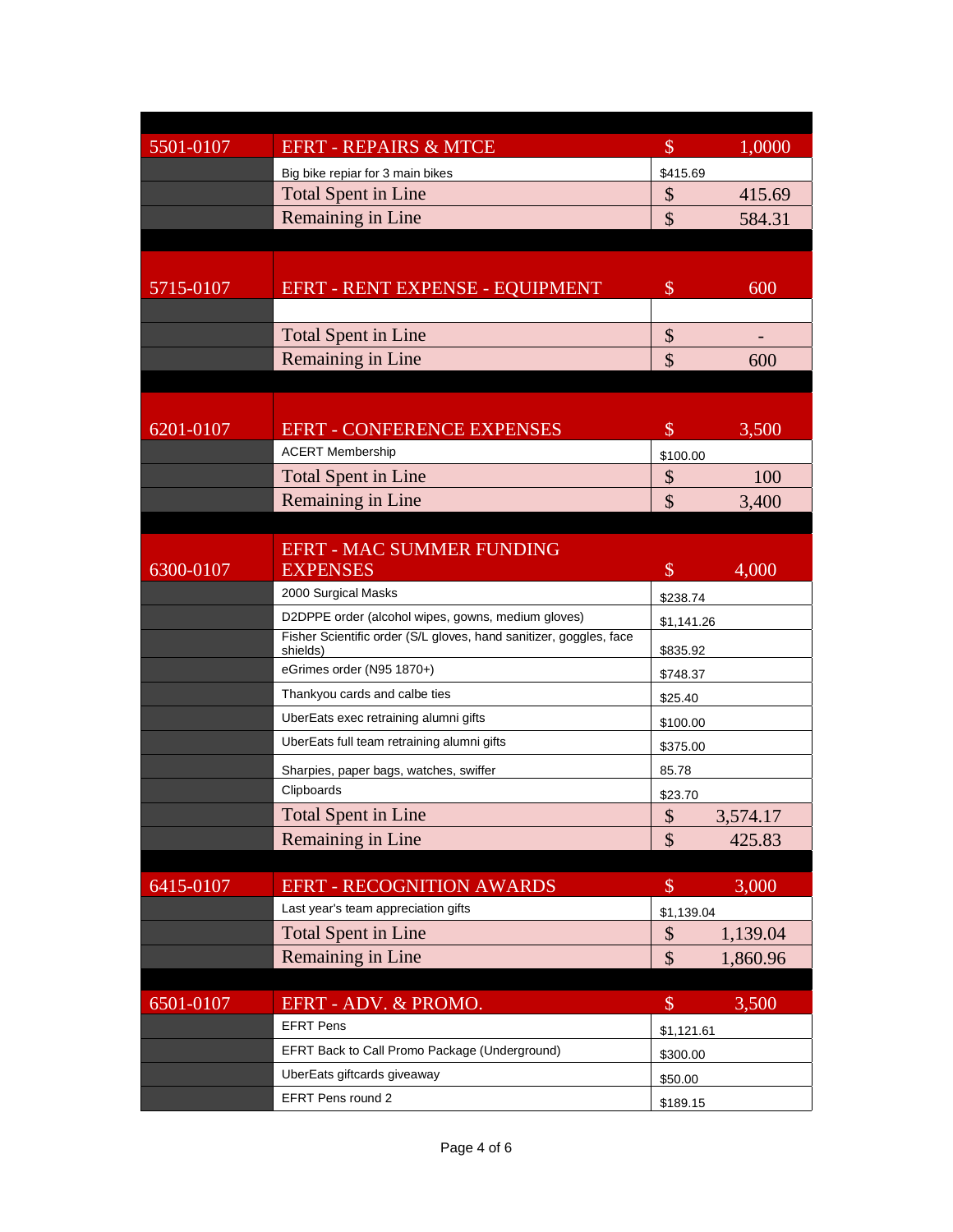|                                       | <b>Total Spent in Line</b>        | \$                      | 1660.76  |
|---------------------------------------|-----------------------------------|-------------------------|----------|
|                                       | Remaining in Line                 | \$                      | 1839.24  |
|                                       |                                   |                         |          |
| 6633-0107                             | <b>EFRT - TEAM UNIFORMS</b>       | $\$\$                   | 4,000    |
|                                       | <b>Team Cotton Masks</b>          | \$345.11                |          |
|                                       | Team clothing order Fall Semester | \$428                   |          |
|                                       | <b>Total Spent in Line</b>        | \$                      | 773.11   |
|                                       | Remaining in Line                 | $\mathcal{S}$           | 3,226.89 |
|                                       |                                   |                         |          |
| 6803-0107                             | <b>EFRT - PUBLIC EDUCATION</b>    | $\mathcal{S}$           | 14,000   |
|                                       |                                   |                         |          |
|                                       | <b>Total Spent in Line</b>        | \$                      |          |
|                                       | Remaining in Line                 | $\overline{\mathbb{S}}$ | 14,000   |
|                                       |                                   |                         |          |
| 6804-0107                             | <b>EFRT - VOLUNTEER TRAINING</b>  | $\mathcal{S}$           | 20,000   |
|                                       |                                   |                         |          |
|                                       | <b>Total Spent in Line</b>        | \$                      |          |
|                                       | Remaining in Line                 | \$                      | 20,000   |
|                                       |                                   |                         |          |
| 6912-0107                             | <b>EFRT - TRAVEL</b>              | $\$\$                   | 500.00   |
|                                       |                                   |                         |          |
|                                       | <b>Total Spent in Line</b>        | \$                      |          |
|                                       | Remaining in Line                 | \$                      | 500.00   |
|                                       | <b>TOTALS</b>                     |                         |          |
| TOTAL BUDGETED DISCRETIONARY SPENDING |                                   | \$64,700.00             |          |
| TOTAL ACTUAL DISCRETIONARY SPENDING   |                                   | \$14,637.61             |          |
| REMAINING DISCRETIONARY SPENDING      |                                   | \$50,062.39             |          |

# **Executives & Volunteers**

As of now, the morale of the team is something that is heavily affected by midterms and academic stress. From what I've seen, the overall morale is high, but during midterm season, and as exam season is approaching, I can sense it waivers at times of high stress. As stated above, the executive team is looking to hold a holiday party to promote team bonding and team cohesion. This will hopefully maintain team morale into exam season and give responders the opportunity to see each other outside of the EFRT context.

The executive team has also been doing fairly well. However I'm concerned about burnout because our executive duties have picked up during a time of high academic stress. I have felt that my exec team, myself included were tired after conducting EFRT interviews this past weekend. I will organize for our elected Advisory Board Member to perform executive check-ins to see how they are